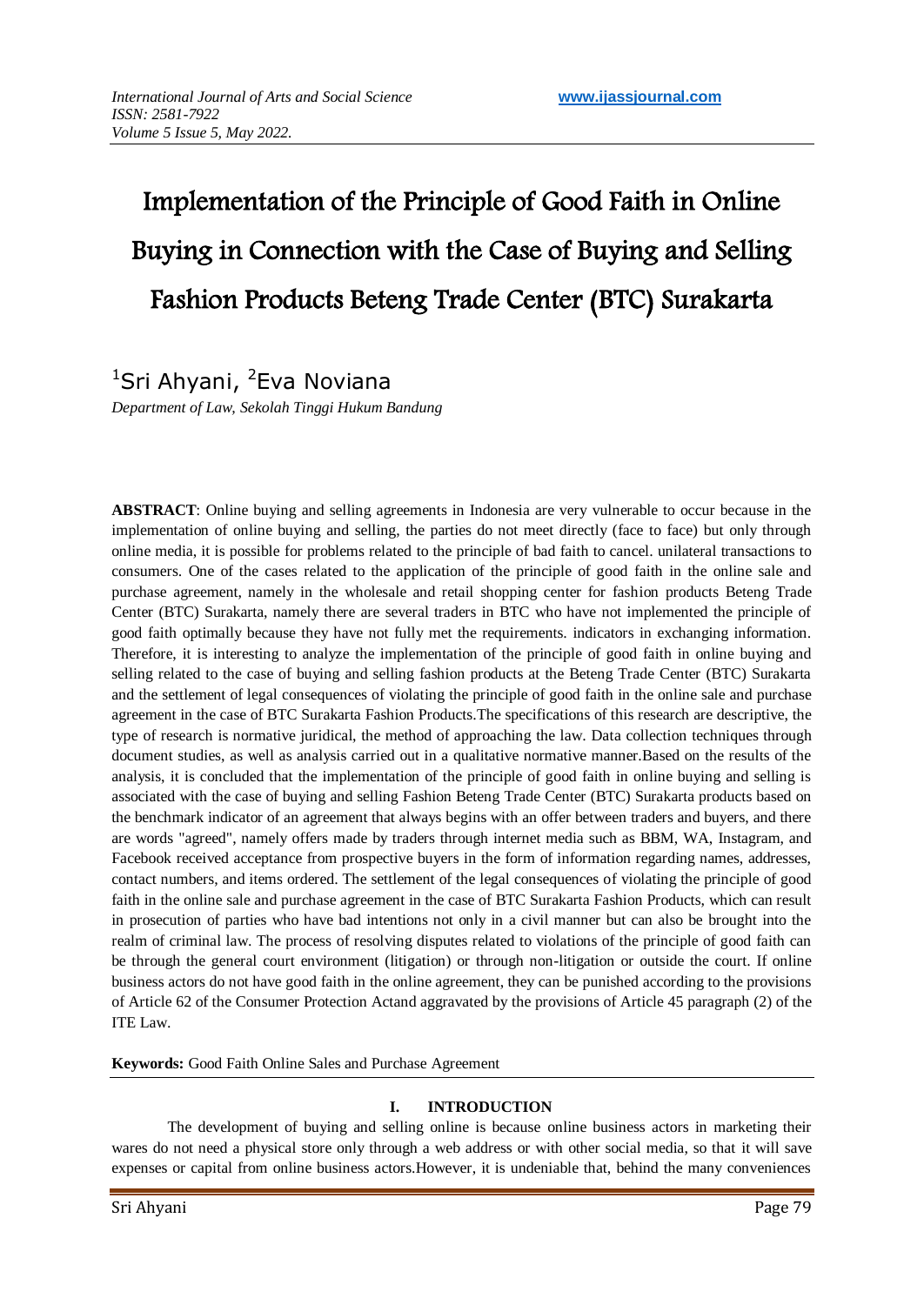offered by online trading, there are still some problems. Disputes between the parties are very vulnerable to occur because in the implementation of buying and selling online, the parties do not meet directly (face to face) but only through online media, so that in some cases there are often discrepancies related to the goods ordered by the consumer due to bad faith from the online shop when explaining the product details. In addition, the problem is caused by the principle of bad faith from consumers who cancel orders for goods unilaterally and this has the potential to cause losses for online business actors.

Therefore, the issue of trust and the principle of good faith is very important in maintaining the continuity of the transaction.

According to Asril Sitompul:

"These problems give rise to a legal problem, among others regarding the legal aspects of the agreement which are very much needed in proof in order to fulfill legal certainty, in this case tangible or written documents as occurs in conventional buying and selling. Meanwhile, the electronic sale and purchase agreement is carried out in a virtual world (virtual world), in the absence of real written documents such as deeds, both authentic deeds and private deeds, such conditions will cause difficulties in proving in the event of a dispute over the sale and purchase. electronically."<sup>1</sup>

Online transactions in Indonesia are based on Law Number 19 of 2016 concerning Amendments to Law Number 11 of 2008 concerning Information and Electronic Transactions, but for their validity they are still based on the rules in Book III of the Civil Code, especially the regulation regarding the terms of the validity of the agreement, namely Article 1320 Civil CodeAn agreement can be executed if the agreement is valid. According to the law, an agreement can be said to be valid if in its implementation it has fulfilled the four conditions for the validity of the agreement contained in Article 1320 of the Civil Code, namely:

- "1. Agree on those who bind themselves;
- 2. Able to make an agreement;
- 1. A certain thing; and
- 2. A lawful cause".

One of the cases related to the application of the principle of good faith in online buying and selling agreements, namely in the wholesale and retail shopping center for fashion products in Surakarta, where traders and buyers apply e-commerce, namely Beteng Trade Center (BTC) Surakarta. BTC is the largest and most comprehensive wholesale and retail shopping center in the city of Surakarta and its surroundings. The online sale and purchase agreement in BTC is one of the legal acts that occur between the merchant and the buyer. Therefore, in its implementation it cannot be separated from the inherent principles and must be obeyed. One of the principles applied is the principle of good faith. The provisions regarding the principle of good faith are contained in Article 1338 paragraph (3) of the Civil Code.

At the agreement stage, some traders in BTC have not implemented the principle of good faith optimally because they have not fully met the indicators in exchanging information. At the time of bidding, some traders have not provided information that contains an indicator of a picture of the goods because they use images taken from the internet, not from the actual goods, so that it can cause discrepancies between the images offered and the actual goods. These discrepancies can include colors, models, or stitches. Meanwhile, buyers in BTC have implemented the principle of good faith because at the time of receipt, the buyer has provided information that includes indicators of name, address, contact number, and ordered goods.

Based on the description above, it is interesting to study about:

- 1. How is the implementation of the principle of good faith in buying and selling online related to the case of buying and selling fashion products at Beteng Trade Center (BTC) Surakarta?
- 2. How are the legal consequences of violating the principle of good faith in the online sale and purchase agreement in the case of BTC Surakarta Fashion Products?

-

<sup>&</sup>lt;sup>1</sup> Asril Sitompul, *Internet Law: An Introduction to Legal Issues in Cyberspace* (Bandung: Citra Aditya Bakti, 2004), p. 59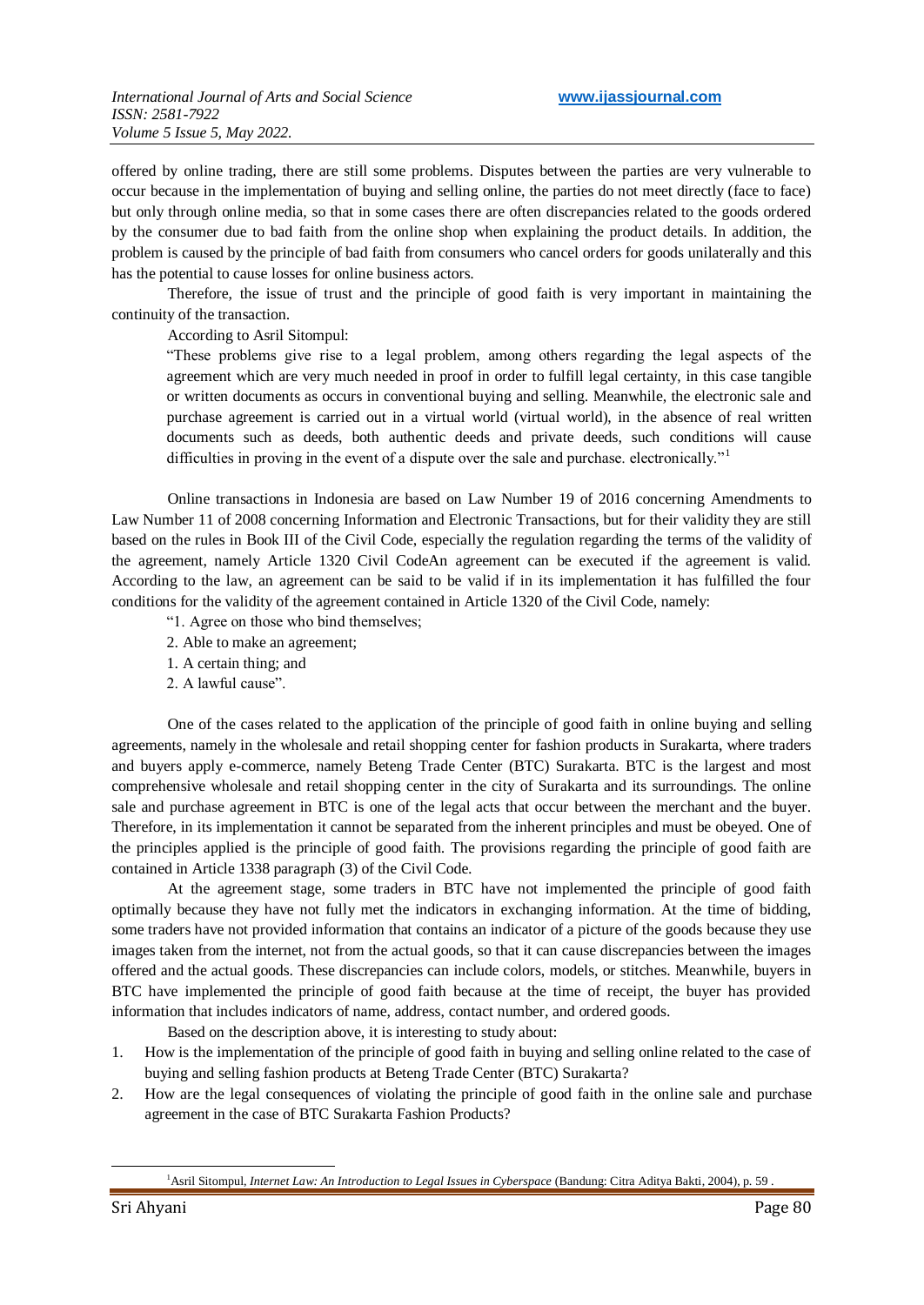#### **II. METHOD**

The problem of this research which is also an important object of research is described, considering that its actuality has a significant correlation with the phenomena that occur in the present. The specification which is also the nature of this research is descriptive. According to Moh. Nazir, the descriptive method is:

"A method of examining the status of a group of people, namely an object, a set of conditions, a system of thought, or a class of events in the present. While the purpose of this descriptive research is to make a systematic, factual and accurate description, picture or painting of the facts, characteristics, and relationships between the phenomena being investigated".<sup>2</sup>

This type of research is juridical normative and philosophical, therefore the type of data used is secondary data obtained from the literature, so that the type of data is sourced from library materials, in the form of primary, secondary and tertiary legal materials. In order to solve the research problem, a statutory approach is used. The legislation referred to as has been mentioned in the secondary data types of primary legal materials.

In this study, the data collection method was carried out by literature study, because the research was normative legal research or library law research, namely research carried out by researching library materials.<sup>3</sup>The data analysis method used is qualitative, meaning that the data obtained which leads to a theoretical study in the form of principles, conceptions, legislation, legal doctrines and the content of legal rules are first described systematically, then analysis is carried out qualitatively.

#### **III. DISCUSSION**

#### **Implementation of the principle of good faith in online buying and selling is linked to the case of buying and selling Fashion Products at Beteng Trade Center (BTC) Surakarta**

The principle of consensualism underlies the birth of an agreement from the agreement that arises between the two parties who enter into an agreement, in addition to the principle of consensualism there is also the principle of freedom of contract which regulates the formation of the agreement.According to Ridwan Syahrani:

"The principle of freedom of contract is a principle which states that basically everyone is allowed to make a contract (agreement) that contains and of any kind as long as it does not conflict with the law, morality and public order".<sup>4</sup>

According to Ridwan Syahrani:

"In a sale and purchase agreement, the principle of freedom of contract is considered important for the parties in buying and selling because this means that there is freedom for them to determine the content (causa) of the sale and purchase they make. - the conditions for the validity of an agreement as contained in Article 1320 of the Civil Code, because a legally made agreement applies as law for those who make it (Article 1338 paragraph (1) of the Civil Code)".<sup>5</sup>

The conditions for the validity of the agreement in article 1320 of the Civil Code are as follows: "1. Agree on those who bind themselves;

- 2. Able to make an agreement;
- 1. A certain thing; and
- 2. A lawful cause".

1

<sup>2</sup>Moh. Nazir, *Research Methods* (Jakarta: Ghalia Indonesia, 2003), p.54.

<sup>3</sup> Soerjono Soekanto and Sri Mamudji, *Normative Legal Research An Introduction* (Jakarta: Raja Grafindo Persada, 2001), p.14. <sup>4</sup>Ridwan Syahrani, *The Intricacies and Principles of Civil Law* (Bandung: Alumni, 2000), p.212. 5 *Ibid,* p. 212.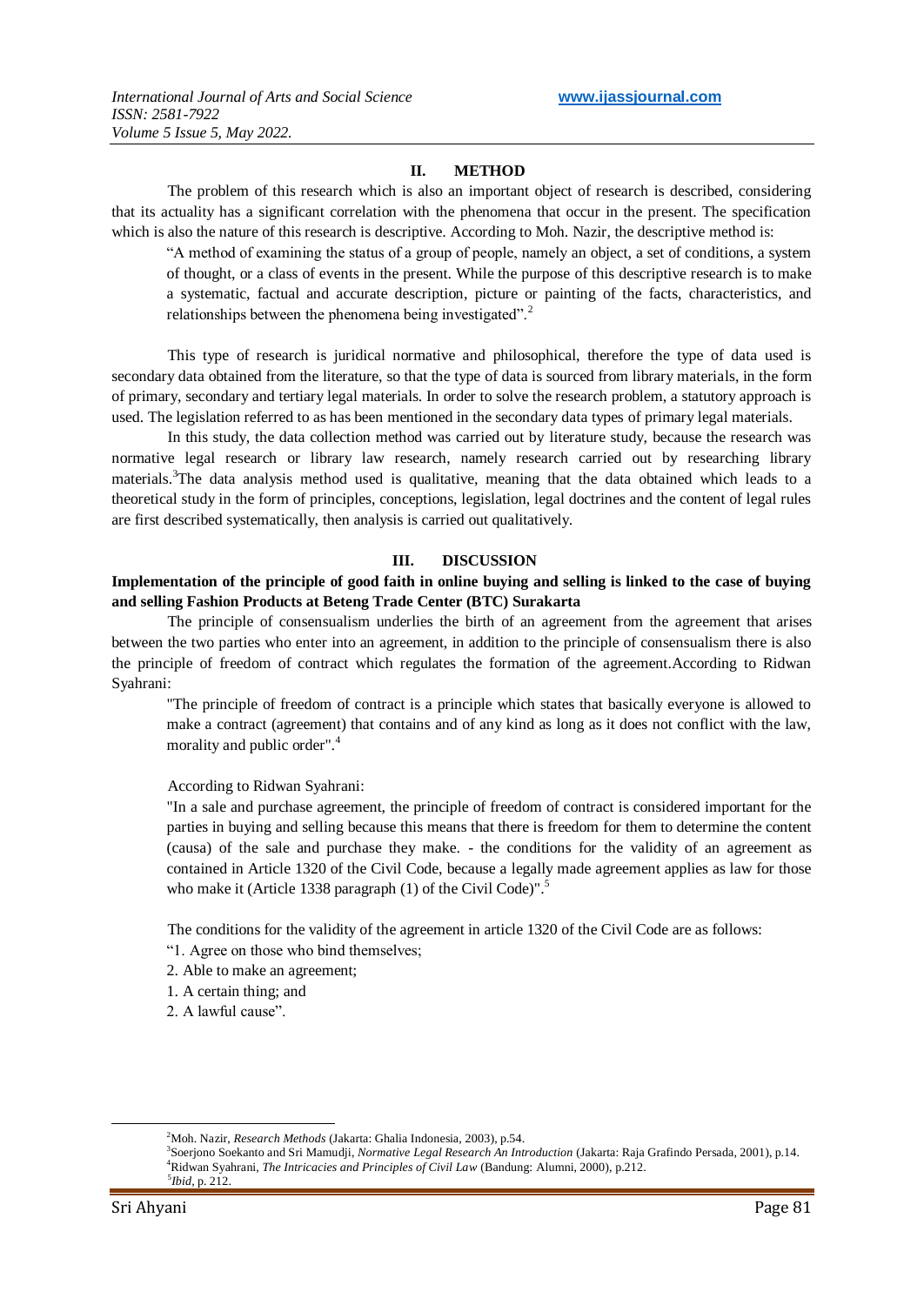"Furthermore, that the person who will make the agreement must be done in good faith. Good faith in a subjective sense can be interpreted as someone's honesty, namely what lies with a person at the time of legal action."<sup>6</sup>

Meanwhile, good faith in an objective sense is that the implementation of a legal agreement must be based on compliance norms or what is deemed appropriate in society. This principle is contained in Article 1338 paragraph (3) of the Civil Code.In the process of making an agreement, including an online sale and purchase agreement or electronic transaction, it must be based on the good faith of each party in the agreement, both from the online business actor and the consumer.

According to Subekti "the principle of good faith is one of the most important joints in contract law".<sup>7</sup>The principle of good faith is important in making an online sale and purchase agreement, because basically the consumer must obtain clear information related to the goods offered by the online shop and the online shop must in good faith explain in detail related to the goods to be purchased. purchased by the consumer.

The principle of good faith is contained in Article 1338 of the Civil Code which reads "All agreements made in accordance with the law apply as law for those who make them". This agreement cannot be withdrawn other than by agreement of both parties, or for reasons determined by law. Approval must be executed in good faith. The definition of good faith has 2 (two) meanings, namely:

- 1. Objective meaning, that the agreement made must be carried out with due regard to the norms of propriety and decency.
- 2. Subjective meaning, namely the notion of good faith which lies in one's inner attitude.<sup>8</sup>

The purpose of the implementation of the agreement in good faith is for the parties to the agreement there is an obligation not to do anything that does not make sense, that is, it does not conflict with the norms of decency and decency, so that it will be able to create justice for both parties and not harm one of the parties. party.

In Law Number 11 of 2008 concerning Information and Electronic Transactions it also requires business actors to provide complete and correct information. This obligation is contained in Article 9 which reads:

"Business actors who offer products through electronic systems must provide complete and correct information regarding contract terms, manufacturers, and products offered".

The online sale and purchase agreement at the Beteng Trade Center (BTC) Surakarta must be carried out in good faith, as stipulated in Article 1338 paragraph (3) of the Civil Code. The principle of good faith covers all stages of the agreement, including the pre-agreement stage, the agreement stage, and the postagreement stage. The following is the implementation of the principle of good faith in the online sale and purchase agreement on BTC:

1. Pre-Agreement Stage

The benchmark for the existence of the principle of good faith at the pre-agreement stage is that the parties exchange information with each other.

a. Offer

1

The information provided at the time of bidding includes indicators of the merchant's business identity, pictures of goods, prices and methods of payment for goods, as well as the method of delivery of goods. Offers by traders in BTC are made through internet media such as BBM, WA, Instagram, and Facebook.

<sup>6</sup>Ridwan Khairandy, *Philosophical Basis for the Binding Power of Contracts* (Jurnal Hukum, No. 241, Special Edition, Vol. 18, 2011), p. 44

<sup>7</sup>R. Subekti, *Principles of Civil Law* (Jakarta: Intermasa, 2003), p. 41. 8 *Ibid*, p. 41.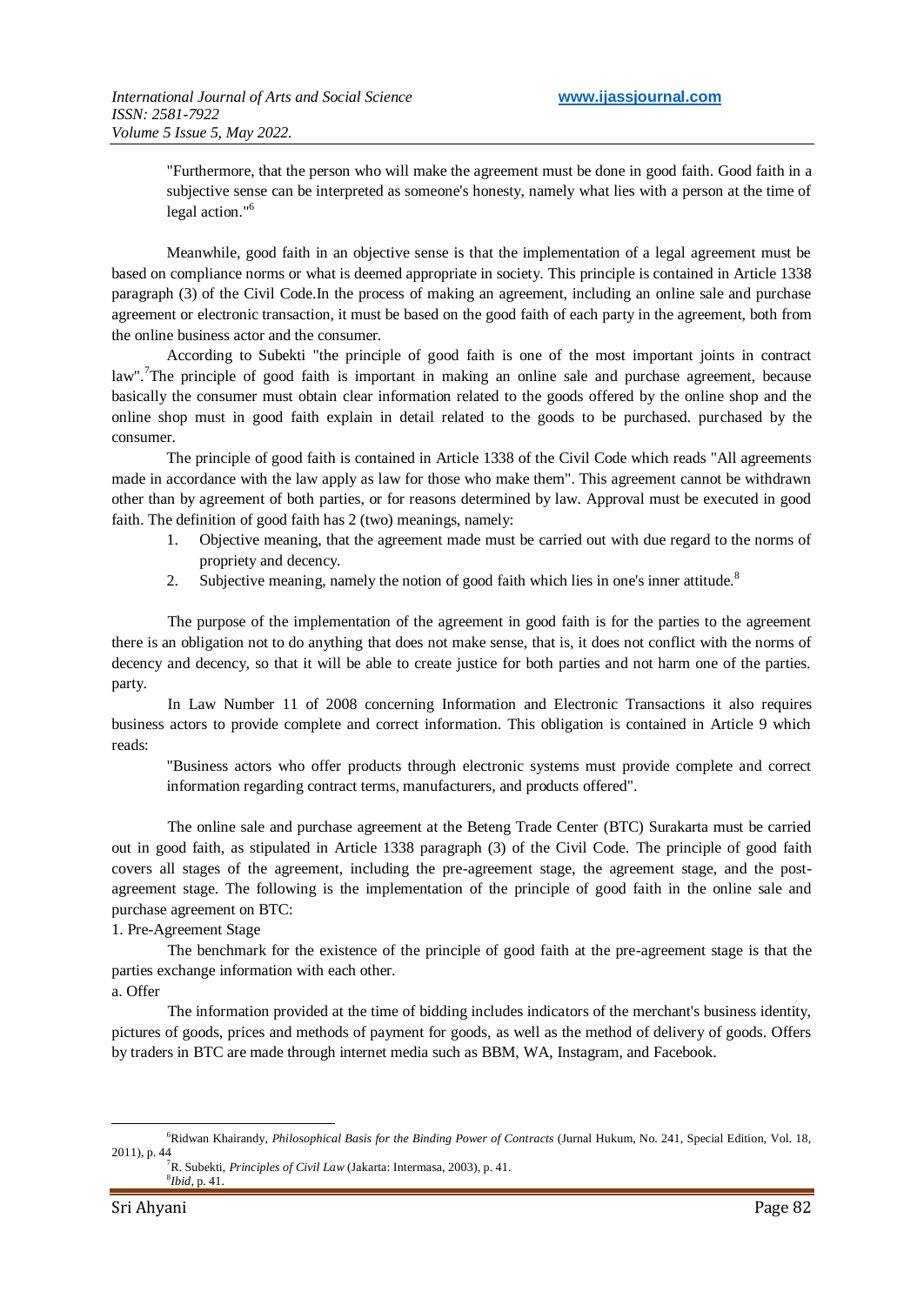Based on the results of the author's research, some traders in BTC in providing information have not met the goods image indicators, because these traders do not use images of actual goods, but use images taken from the internet.

#### b. Reception

The information provided at the time of receipt includes indicators of the prospective buyer's name, address, contact number, and the goods ordered. Acceptance from prospective buyers in BTC is done by sending private messages via BBM, WA, or Line internet media. In acceptance, prospective buyers in BTC have met all four indicators. At the pre-agreement stage, some traders in BTC have not implemented the principle of good faith optimally because they have not fully met the indicators in exchanging information.

#### 2. Agreement Stage

Article 20 paragraphs (1) and (2) of Law Number 19 of 2016 concerning Amendments to Law Number 11 of 2008 concerning Electronic Information and Transactions states "Unless otherwise specified by the parties, electronic transactions occur at the time of the offer. The transaction sent by the sender has been received and approved by the recipient (paragraph 1), and Approval of the electronic transaction offer as referred to in paragraph (1) must be made with an electronic acceptance statement (paragraph 2). Therefore, the indicator of the existence of the word "agree" is that the offer by the merchant through the internet media is accepted and approved by the prospective buyer and the approval of the merchant's offer by the prospective buyer with a statement of acceptance through the internet media.

Traders and buyers in BTC have met both indicators, including 2 (two) parties, namely traders and buyers, and there is the word "agree", namely offers made by traders through internet media such as BBM, WA, Instagram, and Facebook received acceptance from prospective buyers in the form of information regarding the name, address, contact number, and the goods ordered. At the agreement stage, traders and buyers at BTC have implemented the principle of good faith because it meets the benchmark of the principle of good faith, namely the existence of an agreement between the parties with the indicator that there are 2 (two) parties, namely the trader and the buyer, and there is the word "agree", namely Offers made by traders through internet media such as BBM, WA, Instagram, and Facebook received acceptance from prospective buyers in the form of information regarding names, addresses, contact numbers, and items ordered.

# 3. Post-Agreement Stage

The benchmark for the principle of good faith at the post-agreement stage is that the parties carry out their obligations, the buyer pays for the goods and the merchant delivers the goods. The implementation of the principle of good faith at the post-agreement stage is carried out by buyers and traders in BTC by: a. Buyer pays for goods

Indicators of the buyer carrying out his obligations in paying for the goods, namely the payment is made at the agreed time and place, the payment is made with an amount of money, and the payment is made using the payment method determined by the merchant.

In the online sale and purchase agreement in BTC, some buyers have not met the payment indicators at the agreed time and place, because the buyers did not come to the merchant kiosk to pay and pick up the goods until the time of unloading the goods or until 15.00 WIB. In addition, some buyers have not met the payment indicator with a certain amount of money because the buyer confirmed the payment by sending a photo of a fake payment proof.

# b. Merchants hand over goods

The indicator of the trader carrying out his obligations in delivering the goods is that the delivery is carried out at the agreed time and place and the trader bears the goods delivered. In the online sale and purchase agreement on BTC, some traders have not met the delivery indicator at the agreed time and place, because the merchant sells the agreed goods before the specified time limit or before unloading the goods (15.00 WIB) to other people.

This is due to the frequent occurrence of unilateral cancellations by several buyers by not paying and taking goods at the kiosk until unloading the goods. In addition, some traders in BTC do not control suppliers to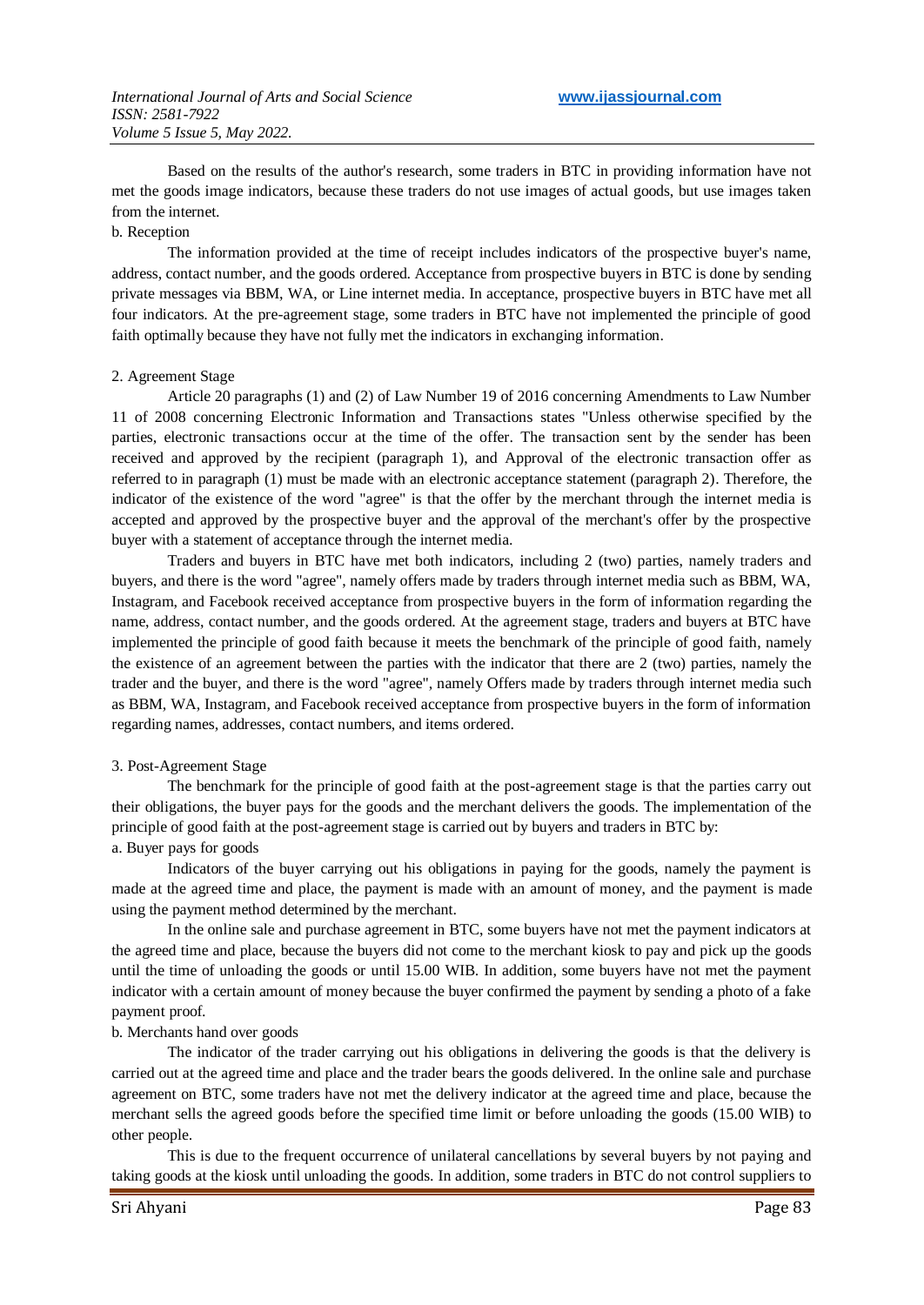check whether the goods to be supplied have no problems and can be supplied on time, so that some traders are often late in delivering goods or even not delivering goods because the goods from the supplier do not arrive.

# **Settlement of Legal Consequences of Violation of the Principle of Good Faith in the Online Sale and Purchase Agreement in the Case of BTC Surakarta Fashion Products**

Based on the many violations of the principle of good faith that occurred in the case of BTC Surakarta fashion products, violations related to the incompatibility of the form and quality of the goods ordered with the goods received by consumers became the most frequent violations. Such violations are expressly prohibited in accordance with the provisions in Article 8 paragraph (1) letter f of the Consumer Protection Actwhich states that business actors are prohibited from producing or trading not in accordance with the promises stated in the label, etiquette, description, advertisement or promotion of the sale of the said goods and/or services.

In the event that if it turns out that the goods received by the consumer do not match the photo on the online shop advertisement (as a form of offer), the consumer can sue the online business actor in a civil manner on the pretext of a violation of the principle of good faith or default on the online sale and purchase agreement that has been signed agreed.

Consumers who feel aggrieved in the case of BTC Surakarta fashion products who do not have good faith in fulfilling their achievements in accordance with the agreements agreed under Article 45 paragraph (1) of the Consumer Protection Actcan sue business actors through institutions tasked with resolving disputes between consumers and business actors or through the courts. in the general court environment (litigation). However, based on the provisions of Article 45 paragraph (2) consumers are also given a choice in resolving their disputes, namely through non-litigation or out of court through the Consumer Dispute Settlement Agency (BPSK). In resolving disputes outside the court (non-litigation), the Consumer Protection Actfacilitates consumers who feel aggrieved can file a lawsuit through the Consumer Dispute Settlement Agency (BPSK), this applies to individual lawsuits (consumers or their heirs), while lawsuits in groups (class action) can only be carried out through a general court.

The provisions of Article 4 letter h of the Consumer Protection Actregulates the rights of consumers, stipulating that consumers are entitled to compensation, compensation and/or replacement if the goods and/or services received are not in accordance with the agreement or not properly. This provision is reinforced by the sound of Article 7 letter g of the Consumer Protection Actwhich stipulates that business actors are obliged to provide compensation (compensation) or replacement if the goods received by consumers are not in accordance with the agreed agreement.

If the online business actor does not have good faith in the online agreement, then he can be punished according to the provisions of Article 62 of the Consumer Protection Act, which reads:

"Business actors who violate the provisions as referred to in Article 8, Article 9, Article 10, Article 13 paragraph (2), Article 15, Article 17 paragraph (1) letter a, letter b, letter c, letter e, paragraph (2) and Article 18 shall be sentenced to a maximum imprisonment of 5 (five) years or a maximum fine of IDR 2,000,000,000.00 (two billion rupiah).

Regulations related to legal consequences arising from violations of the principle of good faith in online buying and selling agreements in the case of BTC Surakarta fashion products can also be found in the provisions of Article 45 paragraph (2) of the ITE Law which is threatened with imprisonment for a maximum of 6 (six) years and/or a maximum fine of IDR 1 billion.

#### **IV. Conclusion**

The implementation of the principle of good faith in online buying and selling is related to the case of buying and selling Fashion Beteng Trade Center (BTC) Surakarta products based on the benchmark stage of the agreement, namely the agreement between the parties. Indicators of an agreement between the parties include 2 (two) parties, namely the agreement always begins with an offer by an agreement between the parties with the indicator that there are two parties, namely the trader and the buyer, and there is the word "agreement", namely the offer What traders do through internet media such as BBM, WA, Instagram, and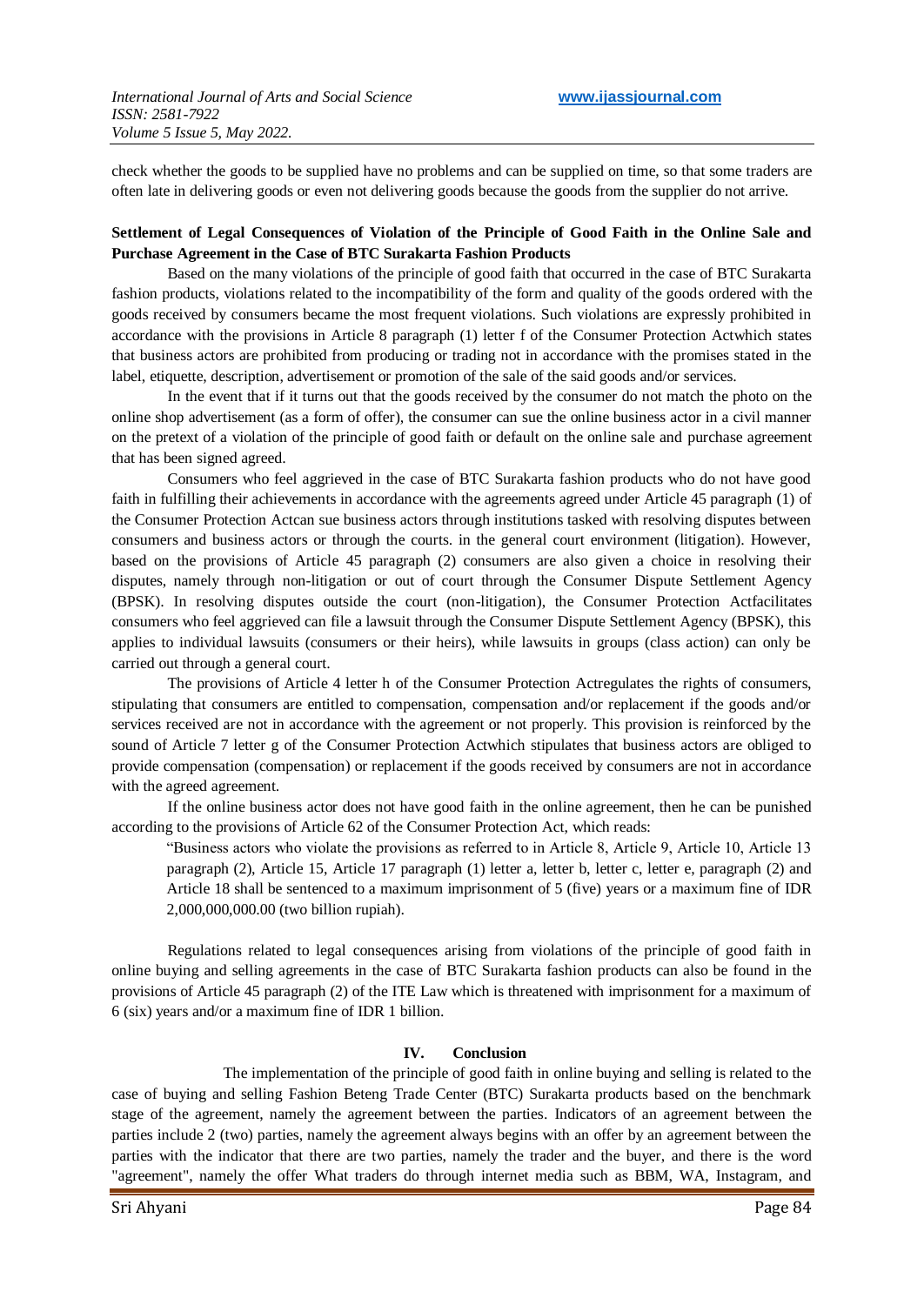Facebook get acceptance from potential buyers in the form of information about names, addresses, contact numbers, and items ordered.

The settlement of the legal consequences of violating the principle of good faith in the online sale and purchase agreement in the case of BTC Surakarta Fashion Products, which can result in prosecution of parties who have bad intentions not only in a civil manner but can also be brought into the realm of criminal law. The process of resolving disputes related to violations of the principle of good faith can be through the general court environment (litigation) or through non-litigation or outside the court. If online business actors do not have good faith in the online agreement, they can be punished according to the provisions of Article 62 of the Consumer Protection Actand aggravated by the provisions of article 45 paragraph (2) of the ITE Law.

For the parties who enter into an online sale and purchase agreement, it is better to prioritize the implementation of good faith in fulfilling the agreement, both in terms of information disclosure and in terms of delivery and payment of goods ordered. Thus, it is hoped that there will be no more problems experienced by the parties who agreed in the online sale and purchase agreement.The government must play an active role in the protection of the parties in the online agreement, a complaint system is needed that is fast and easy in resolving the problems experienced by the parties in the agreement. It is better for law enforcement officials to also issue a blacklist for users of this online trade which has been proven to be detrimental to other parties. This aims to provide a deterrent effect for parties who have bad faith in online buying and selling agreements.

#### **REFERENCES**

- [1.] Asri, Benjamin and Thabrani Asri. *Questions and Answers on the Basics of Civil Law and Agrarian Law*. Bandung: Armico, 1987.
- [2.] Atira, Nurul, Safe and Syar'i *Online Buying and Selling.* Makassar: UIN Alaladdun Makassar, 2017.
- [3.] Budiono, Herlien, *General Doctrine of Covenant Law and Its Application in the Notary Field.* Bandung: Citra Aditya, 2010.
- *[4.]* Indonesia. *The 1945 Constitution of the IV Amendment.*
- *[5.] \_\_\_\_\_\_\_\_. Code of Civil law*
- *[6.] \_\_\_\_\_\_\_\_. Law Number 8 of 1999 concerning Consumer Protection.*
- *[7.] \_\_\_\_\_\_\_\_. Law Number 11 of 2008 concerning Information and Electronic Transactions.*
- *[8.] \_\_\_\_\_\_\_\_. Government Regulation Number 82 of 2012 concerning the Implementation of Electronic Systems and Transactions.*

#### $[9.]$ ,

- [10.] Nazir, Moh. *Research Methods*. Jakarta: Ghalia Indonesia, 2003.
- [11.] Setiawan, R., *Principles of Engagement Law*. Bandung: Bina Cipta, 2000.
- [12.] Sitompul, *Asril. Internet Law: An Introduction to Legal Issues in Cyberspace.* Bandung: Citra Aditya Bakti, 2004.
- [13.] Soekanto, Soerjono. *Introduction to Legal Research.* Jakarta: UI Press, 2001.